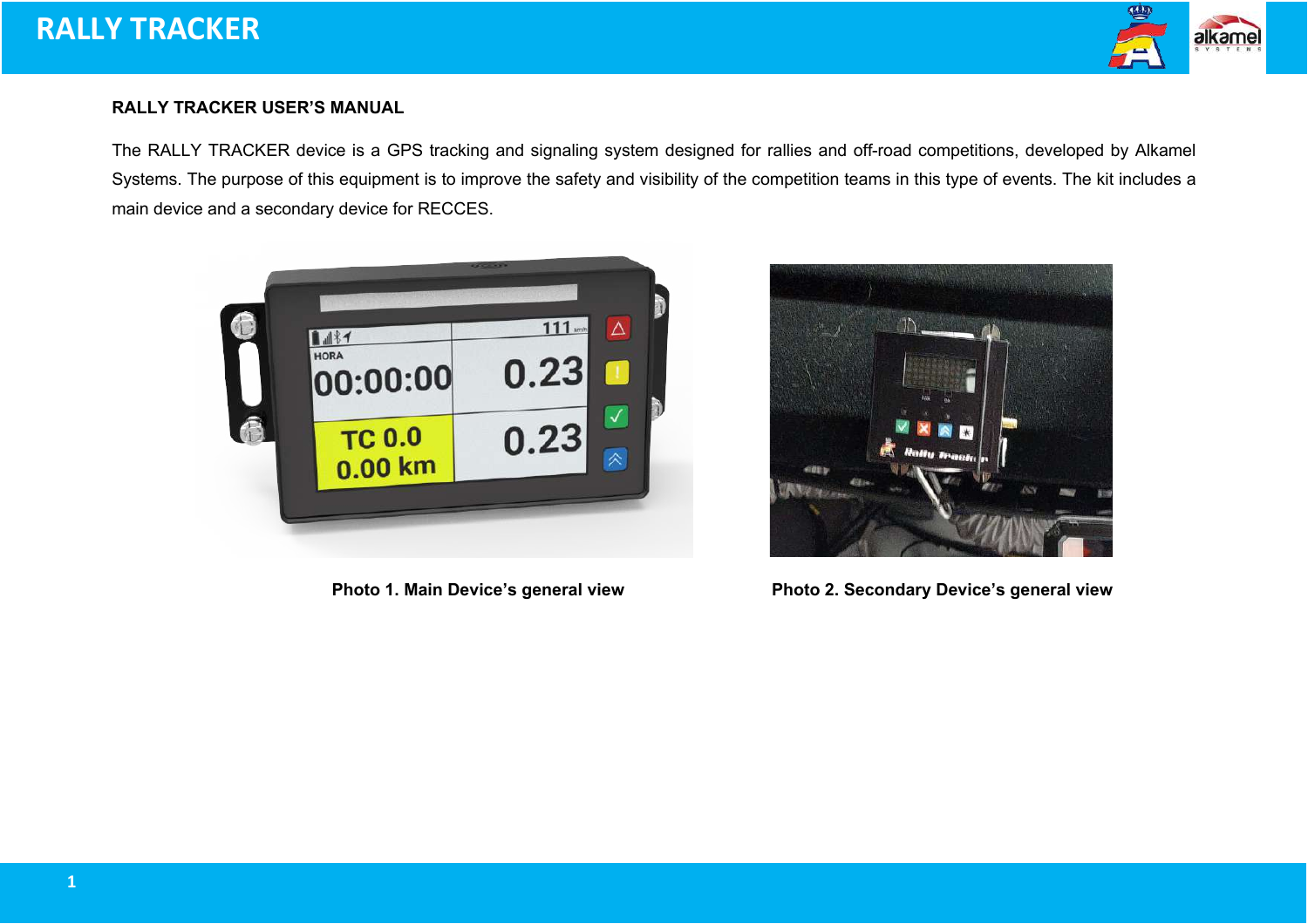# **RALLY TRACKER**



## **Use and functions of the device**



**Photo 3. Main screen RallyTracker**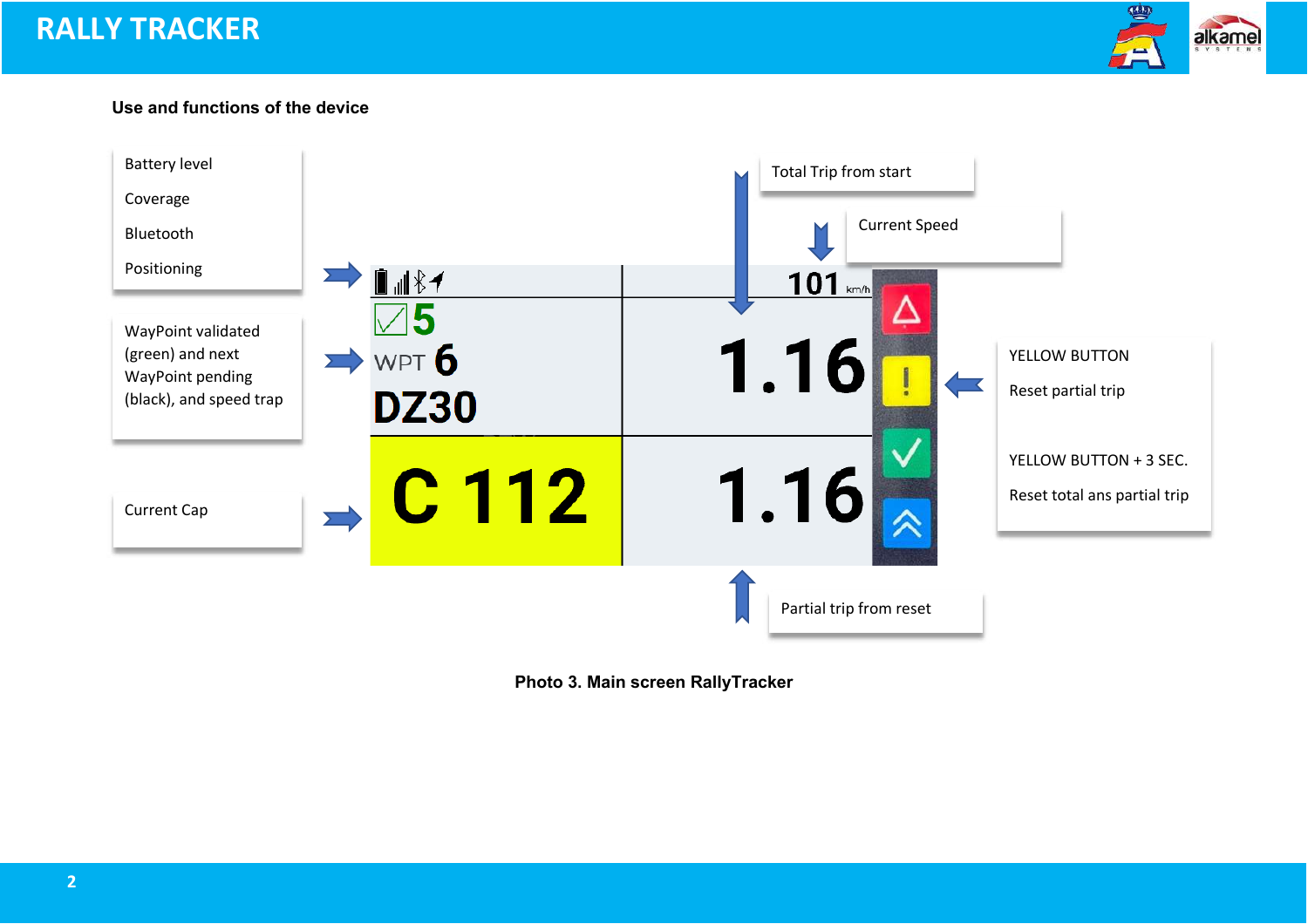

# **BREAKDOWN WARNING Function**

To indicate that the racing car has stopped due to a breakdown, the **RED BUTTON** located on the right side of the Display must be pressed for **3 seconds**, and the Display lights up orange, asking for confirmation if the track is blocked. or not.



**Photo 4. Display BREAKDOWN WARNING – Confirmation Blocked or not.**

If the track is not blocked, the **GREEN button** must be pressed, leaving the display as in Photo 5.



**Photo 5. Display BREAKDOWN WARNING NO BLOCKED confirmed.**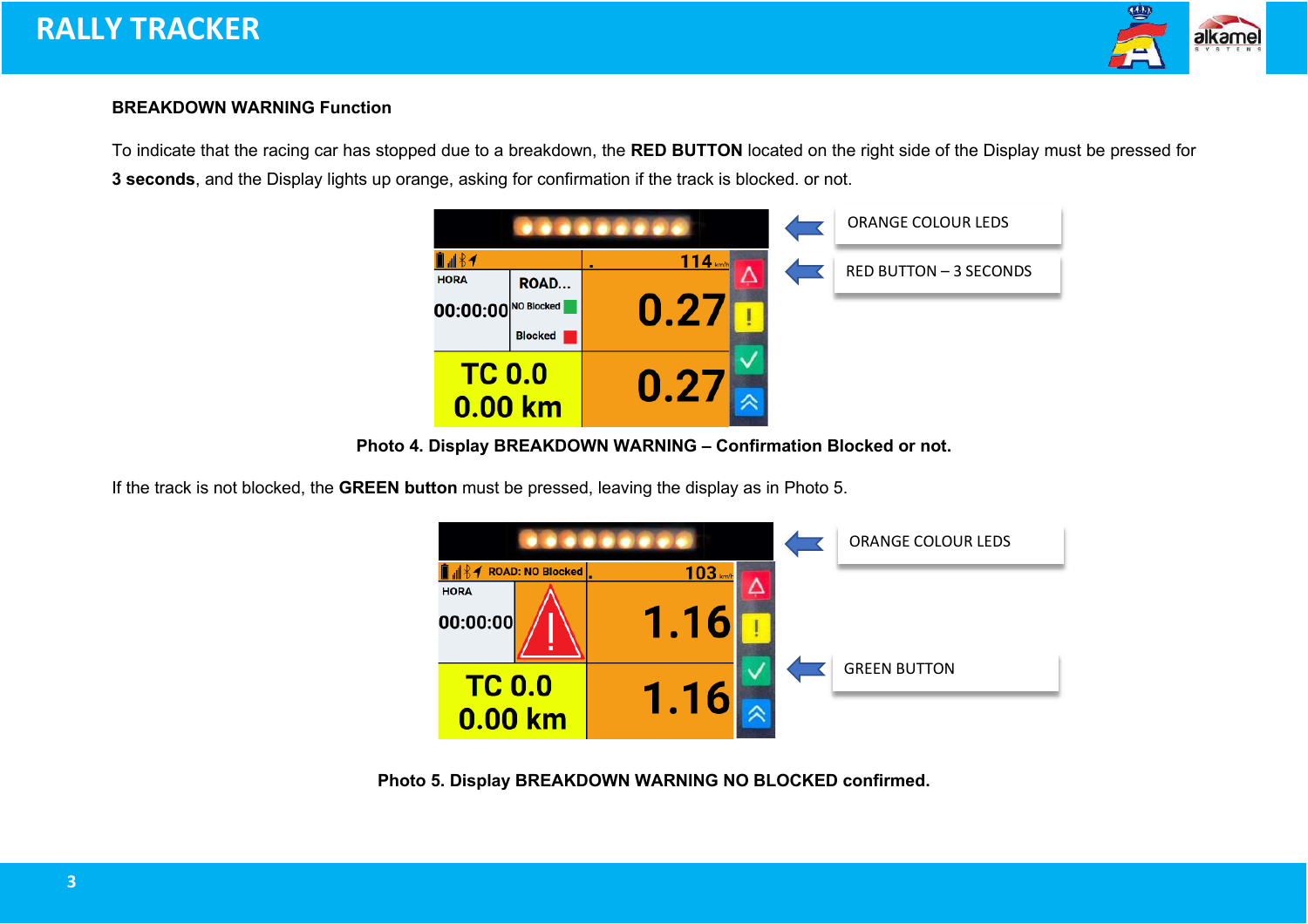

If the track is blocked, the **RED button** must be pressed, leaving the display as in Photo 6.



| <b>ORANGE COLOUR LEDS</b> |
|---------------------------|
| <b>BOTÓN ROJO</b>         |

**Photo 6. Display BREAKDOWN WARNING BLOCKED confirmed.**

The rest of cars that approach the damaged car **(RECEIVER)**, will receive a warning on the display with the message DAMAGED, with a flashing orange background and the distance to which the damaged car is.

| <b>0m AVERIADO</b>       | 109 km/h |  |  |  |
|--------------------------|----------|--|--|--|
| <b>HORA</b><br>00:00:00  | 0.21     |  |  |  |
| <b>TC 0.0</b><br>0.00 km | 0.21     |  |  |  |

**Photo 7. Display APPROACHING DAMAGED CAR.**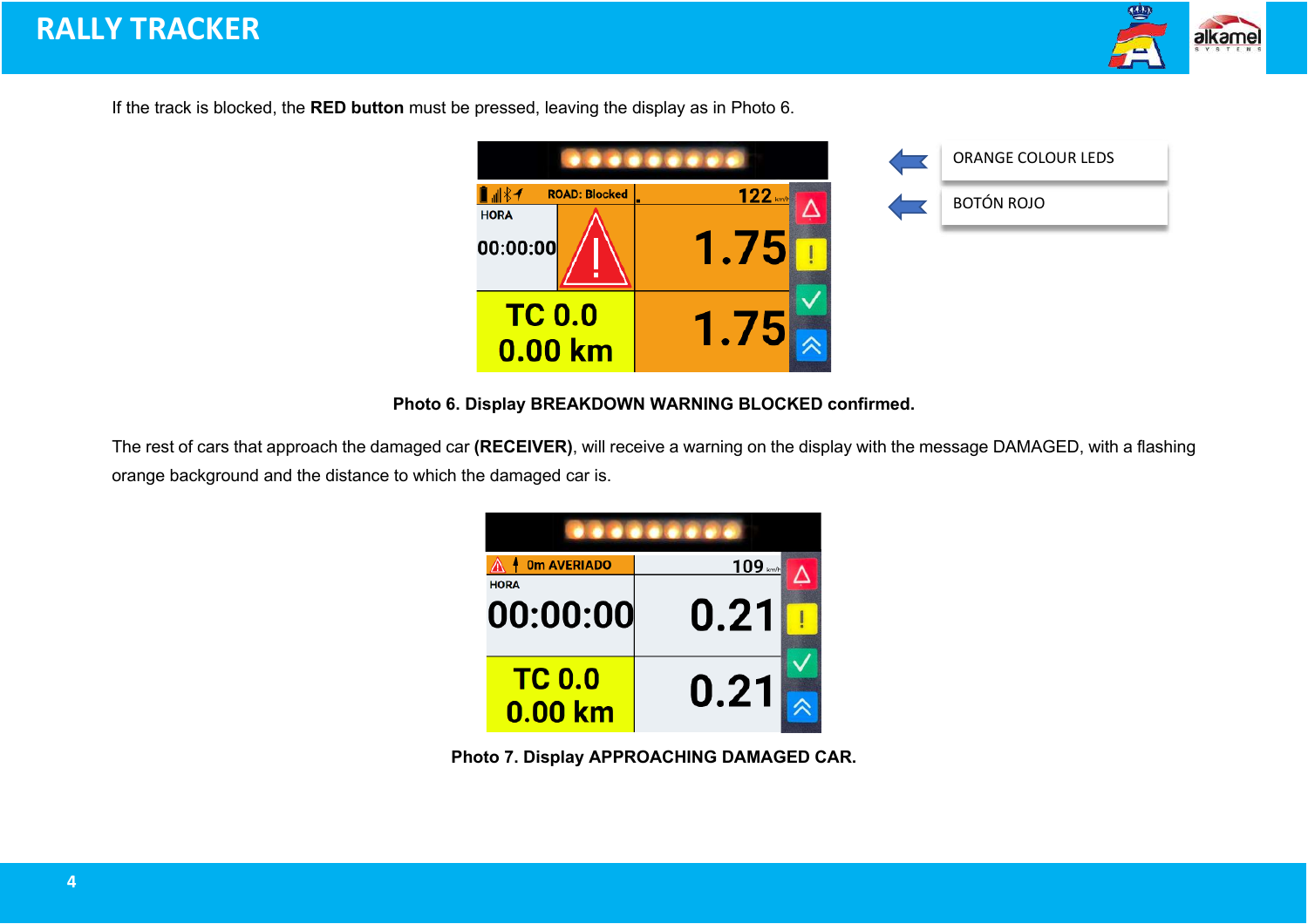# **RALLY TRACKER**



# **SOS – Emergency Function**

To indicate that a car has been involved in an accident, the **RED** and **YELLOW** button located on the right side of the Display must be pressed simultaneously for **3 seconds**. And the screen according to Photo 8 will be displayed.



**Photo 8. Display SOS EMERGENCY - MEDICAL OR FIRE CONFIRMATION**

If the intervention of the medical services is necessary, the **GREEN** button must be pressed, leaving the display as in Photo 9.



**Photo 9. Display SOS EMERGENCY MEDICAL CONFIRMED**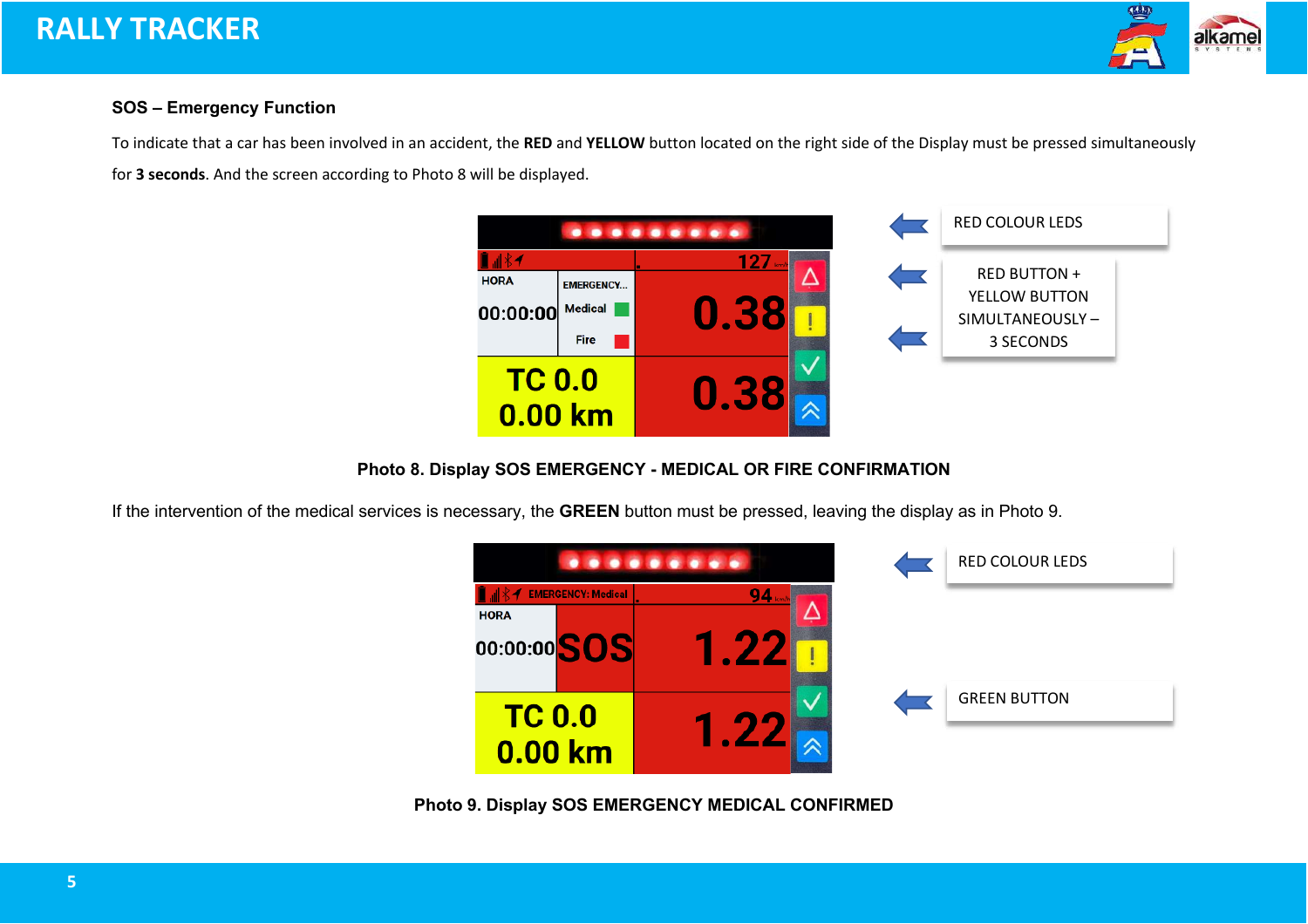

If the intervention of the firefighters is necessary due to a fire, the **RED** button must be pressed, leaving the display as in Photo 10.



**Photo 10. Display SOS EMERGENCY FIRE CONFIRMED**

The rest of the cars that approach the car damaged **(RECEIVER)**, will receive a notice on the display with the message EMERGENCY: FIRE OR MEDICAL, with a flashing RED background and the distance from the car.



**Photo 11. Display APPROACHING TO SOS EMERGENCY CAR**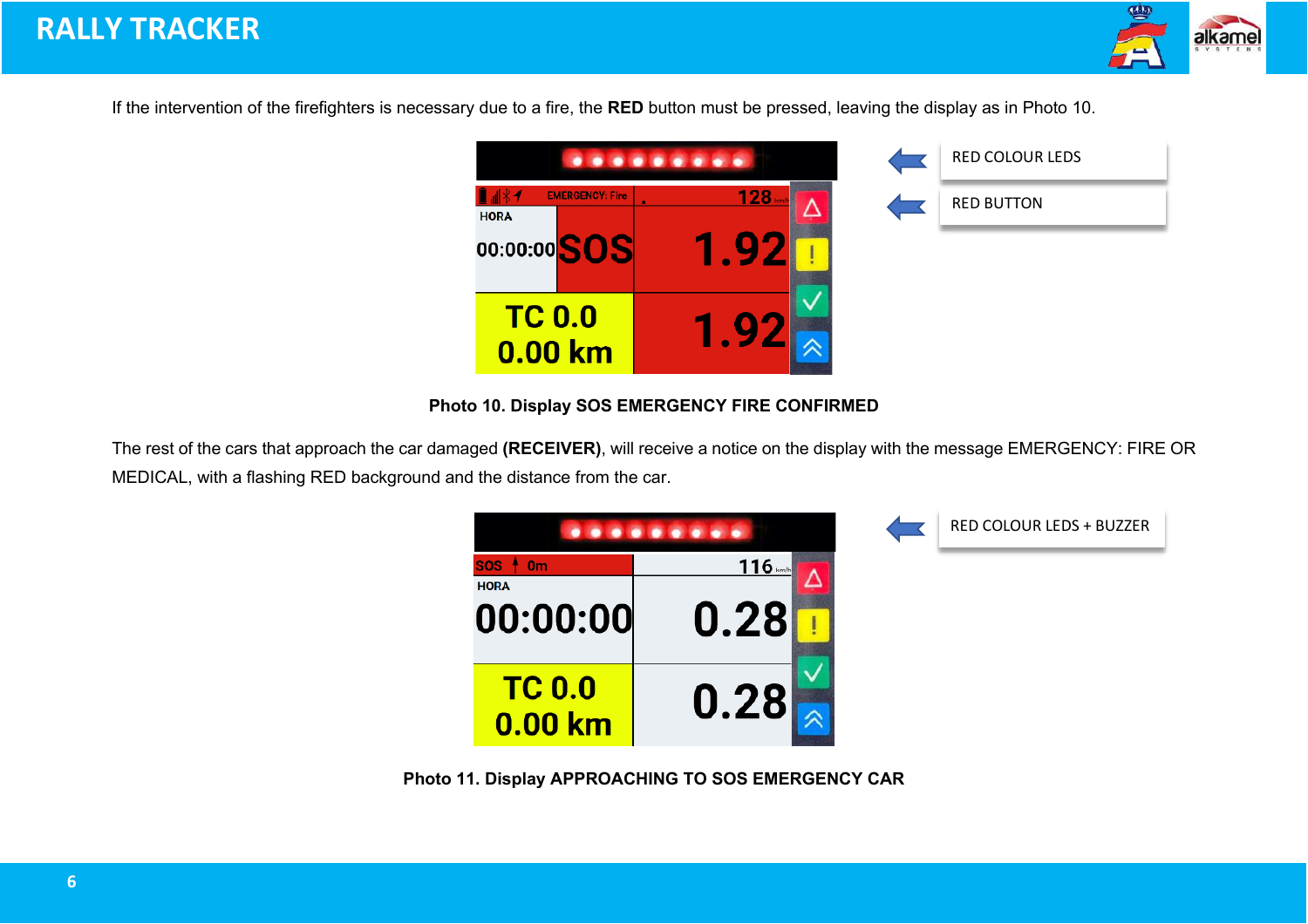

If Race Direction thinks it is appropriate to cancel the stage, the display will flash red, showing RED FLAG, it is mandatory pressing **GREEN BUTTON** to confirm it.



**Photo 12. Display RED FLAG – CANCELLED STAGE, pending confirmation.**



**Photo 13. Display RED FLAG – CANCELLED STAGE, confirmated.**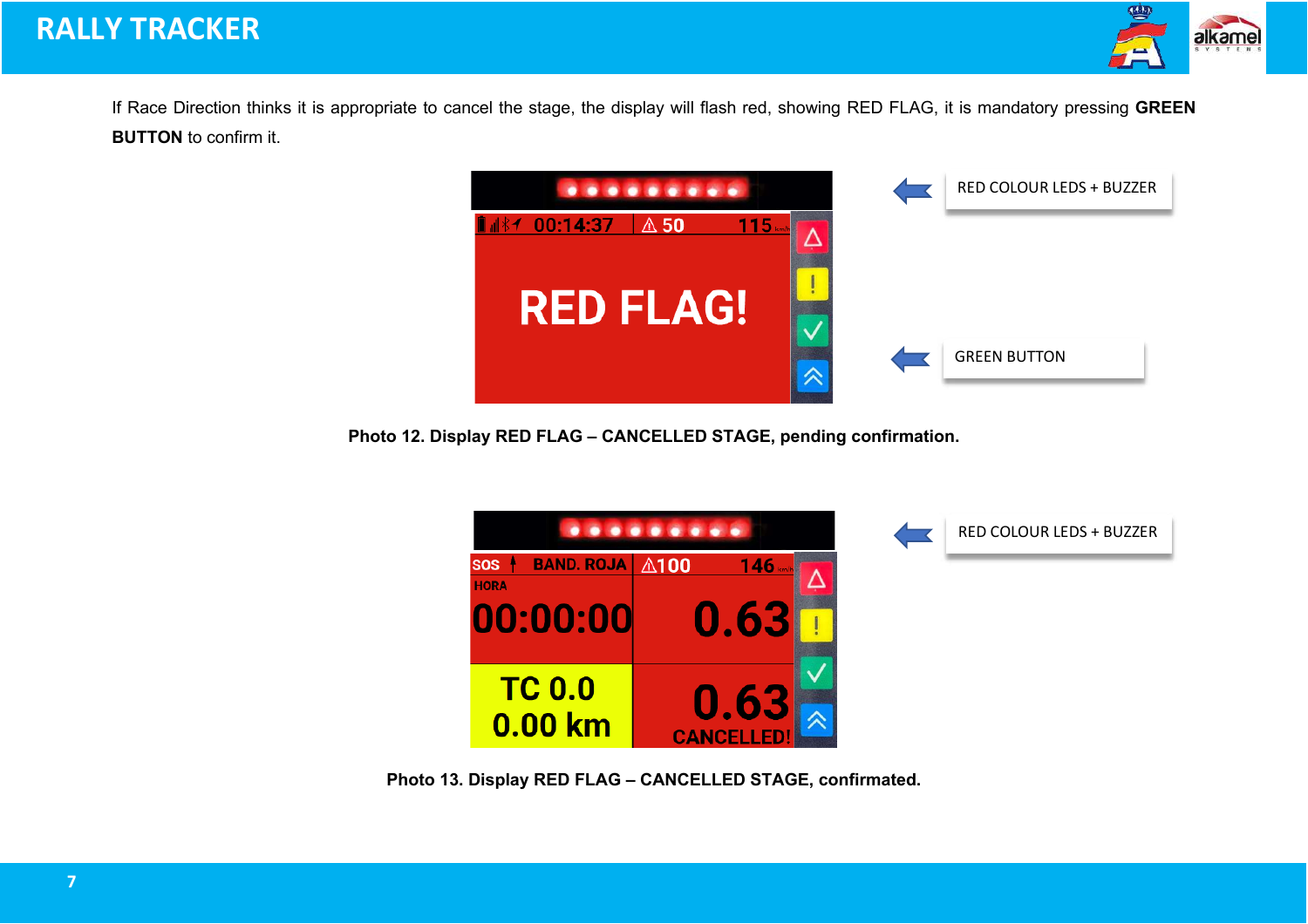



#### **OVERTAKING Function**

To indicate to the preceding car that an overtaking is requested, it is necessary to be at a predetermined distance within a range established by Race Direction. This overtaking can be requested in advance, but the message will not be sent until the two cars are within the allowed range. To request this overtaking, the **BLUE** button must be pressed for **2 seconds**, leaving the display as in Photo 14.



**Photo 14. Display OVERTAKE REQUESTED – OUT OF RANGE.**

As soon as the two cars are within the predetermined overtaking range, the requesting car will receive **WAITING OK** in solid blue.

| <b>ESPERANDO OK</b>       | $106$ km/h |  |
|---------------------------|------------|--|
| <b>HORA</b>               |            |  |
| 00:00:00                  | 0.19       |  |
| <b>TC 0.0</b><br>00.00 km | 0.19       |  |

**Photo 15. Display OVERTAKE REQUESTED IN RANGE.**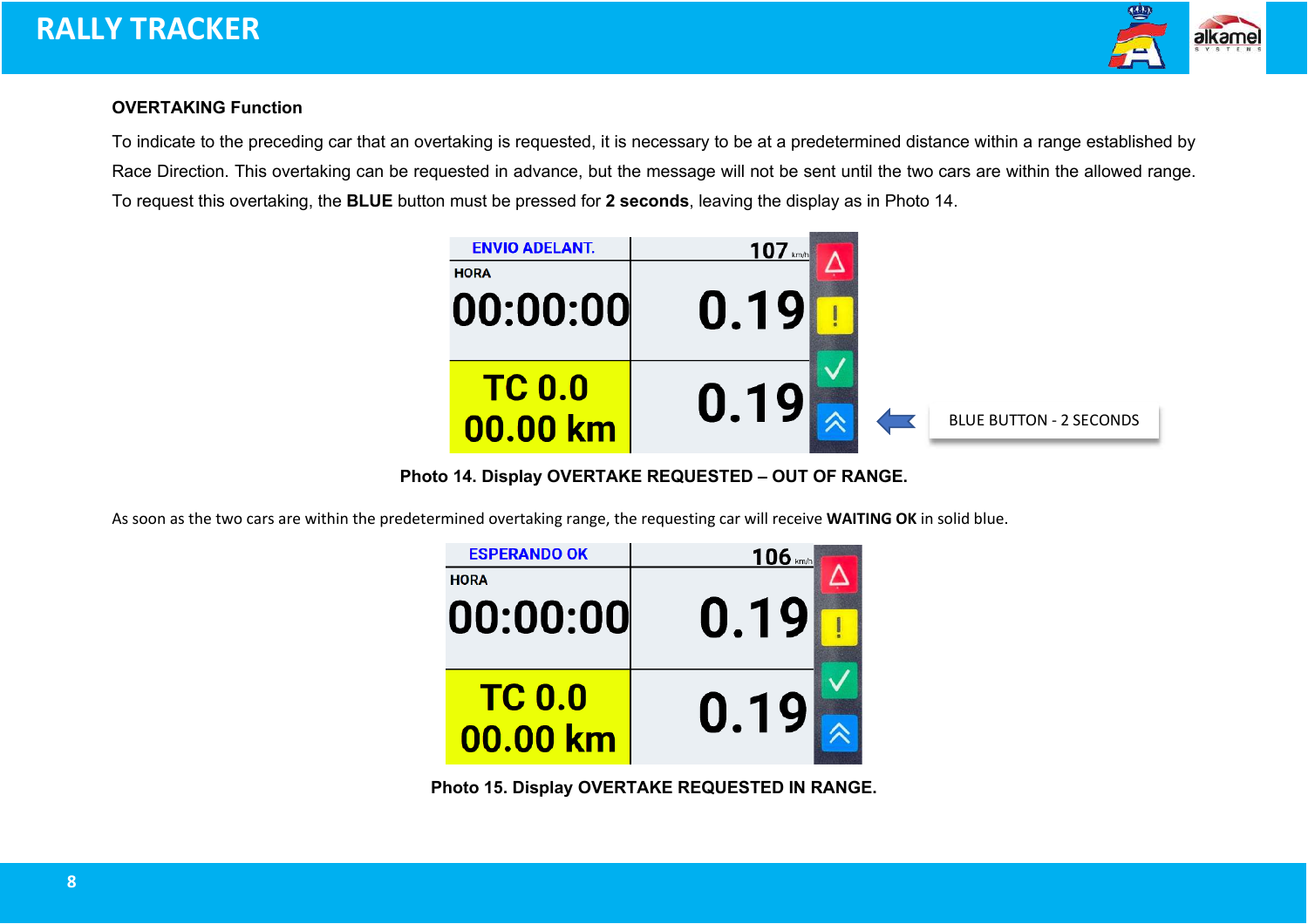

When the preceding car accepts the overtaking by pressing the **BLUE** button, the requesting vehicle will receive GO in fixed green.



**Photo 16. Display OVERTAKE CONFIRMED FAST CAR.**

The vehicle that was requested to overtake **(RECEIVER)** will receive OVERTAKING REQUESTED on the display in fixed blue, it is necessary to confirm the overtake pressing the **GREEN BUTTON**.



**Photo 17. Display OVERTAKE CONFIRMED SLOW CAR.**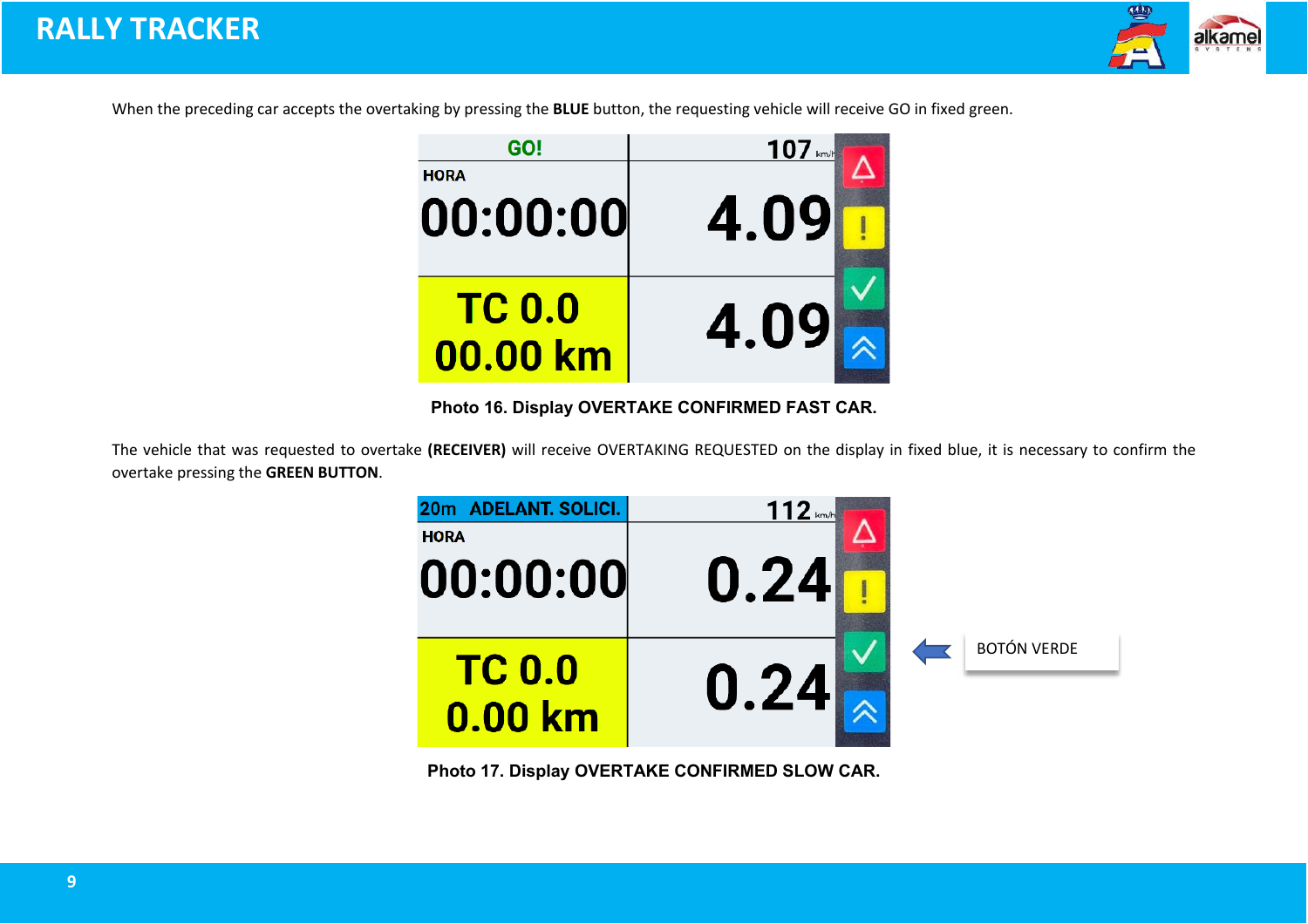



## **BACK TRACK Function**

This screen will appear in a backtrack situation, after having traveled a certain number of meters in the opposite direction. As in most cases, it can be activated inside or outside the WayPoint area. The LEDs will light up RED showing BACK TRACK



**Photo 18. Display BACK TRACK.**

If a risk of collision of two participants traveling in opposite directions is detected, the following warning will be displayed.



**Photo 19. Display RISC FRONT IMPACT.**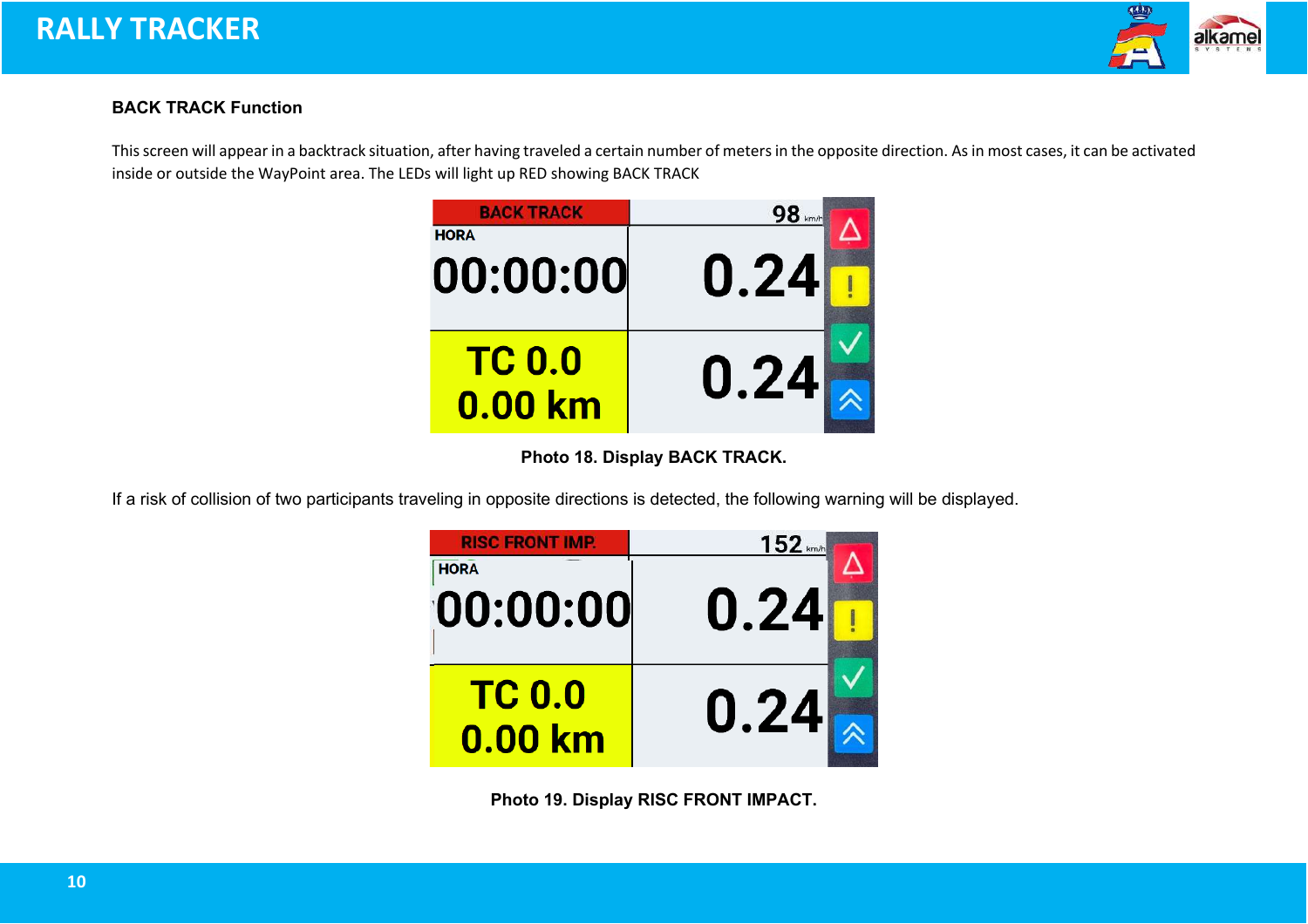



# **DANGER Function**

This screen will appear when a car is approaching to a danger. Unlike the other screens, this one is always accompanied by a WayPoint.



**Photo 20. Display DANGER.**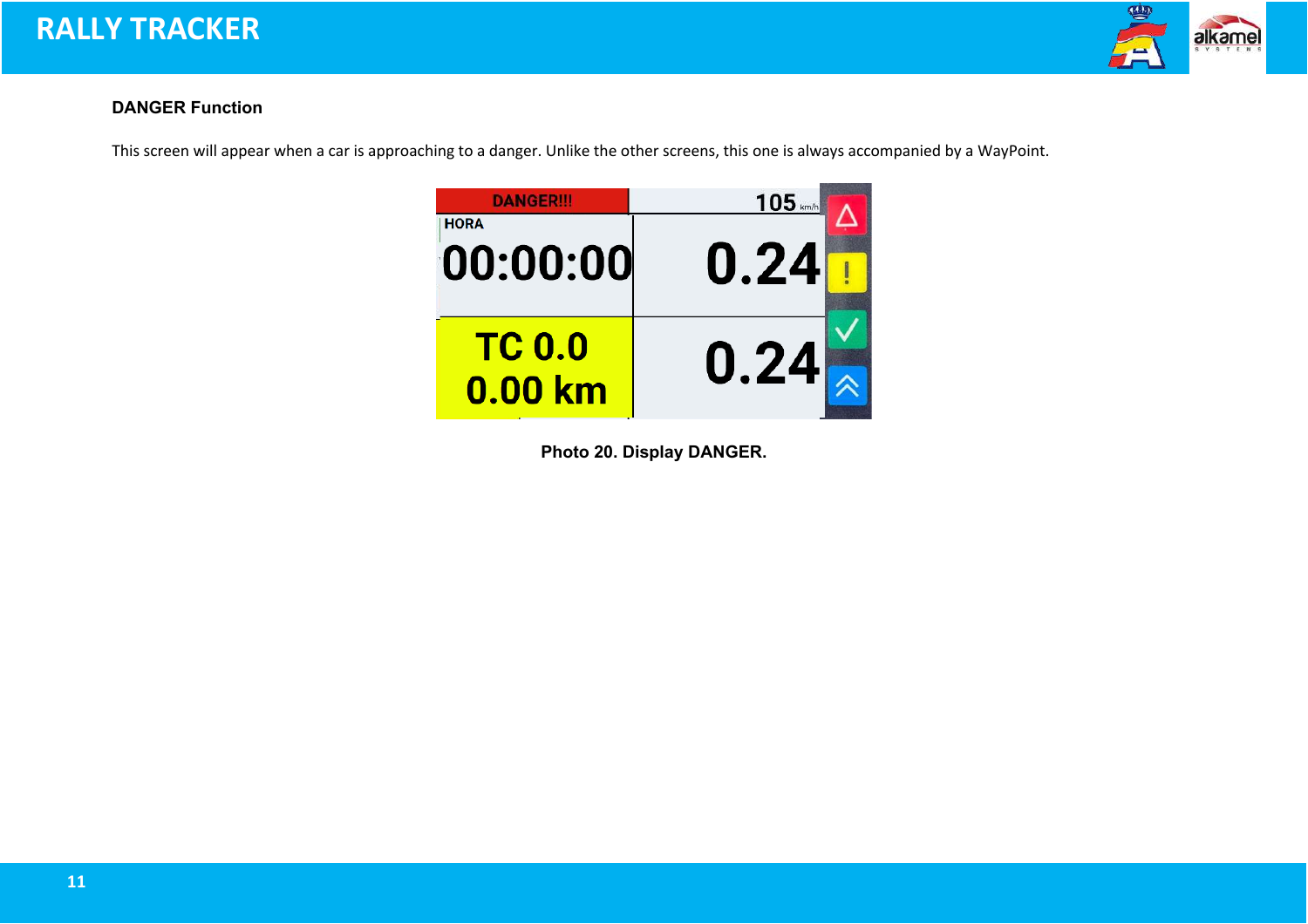# **RALLY TRACKER**



## **DZ Function**

This screen will appear when approaching a reduced speed zone. There will be a tolerance zone predetermined by Race Direction before and after WayPoint validation. At this time, an orange bar will appear that will also indicate the maximum speed allowed. When this speed is exceeded, the color will change to red and an acoustic alarm will be triggered.



**Photo 21. Display REDUCED SPEED ZONE DETECTION (correct speed).**

| <b>HORA</b>   |      |
|---------------|------|
| 00:00:00      | 0.24 |
|               |      |
| <b>TC 0.0</b> |      |
|               | 0.24 |
| 0.00 km       |      |

**Photo 22. Display REDUCED SPEED ZONE DETECTION (overspeed).**